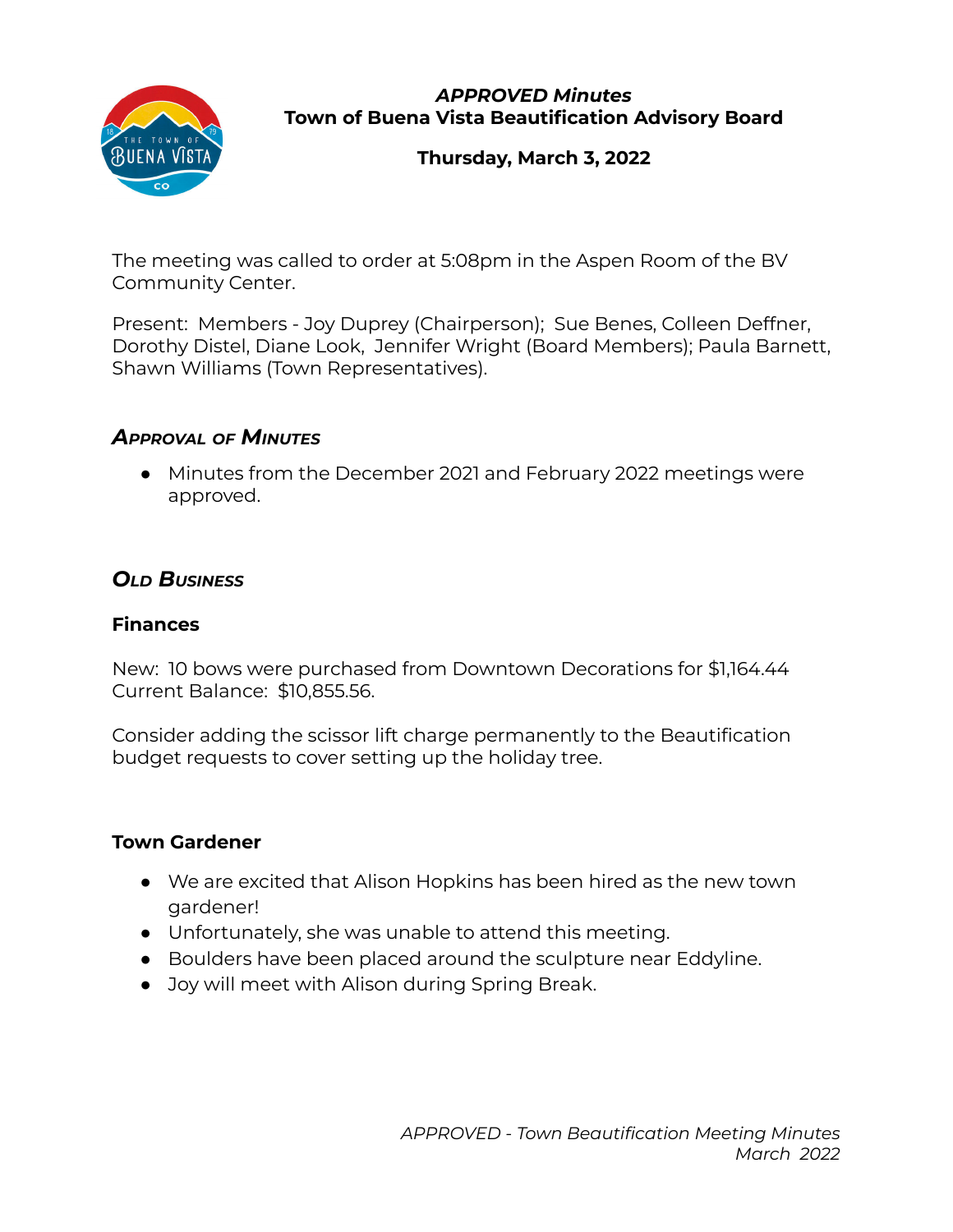### **Trees on Main Street**

- Nancy has purchased shamrocks to decorate the trees on Main Street for St. Patrick's Day.
- A small team of volunteers will work to get this onto the trees soon.

#### **Noxious Weed Plan - Chicago Ranch**

- Plans for Chicago Ranch are so preliminary...we decided to put this on hold until plans firm up.
- Sue will walk the land with Alison to discuss the invasive species.

#### **Red Bows**

- Ten new bows were purchased from Downtown Decorations.
- They have arrived! Joy will inventory this weekend to make sure all is in order.

#### **Wreaths on Main Street**

- None of the wreaths on Main St. were lit this year.
- Shawn didn't know anything about it, but he will find out.

## **Solar Lights for Trees on Main Street**

● We are looking into purchasing these.

## **Beautification web presence**

- Planning Director Joseph Teipel is willing to sit down with us to build a Beautification Project page on the Town website, my-BV.com. This would include previous and current projects:
	- Scarecrows
	- Adopt-a-Tree
	- Adopt-a-Planter
	- Forest Square Pocket Park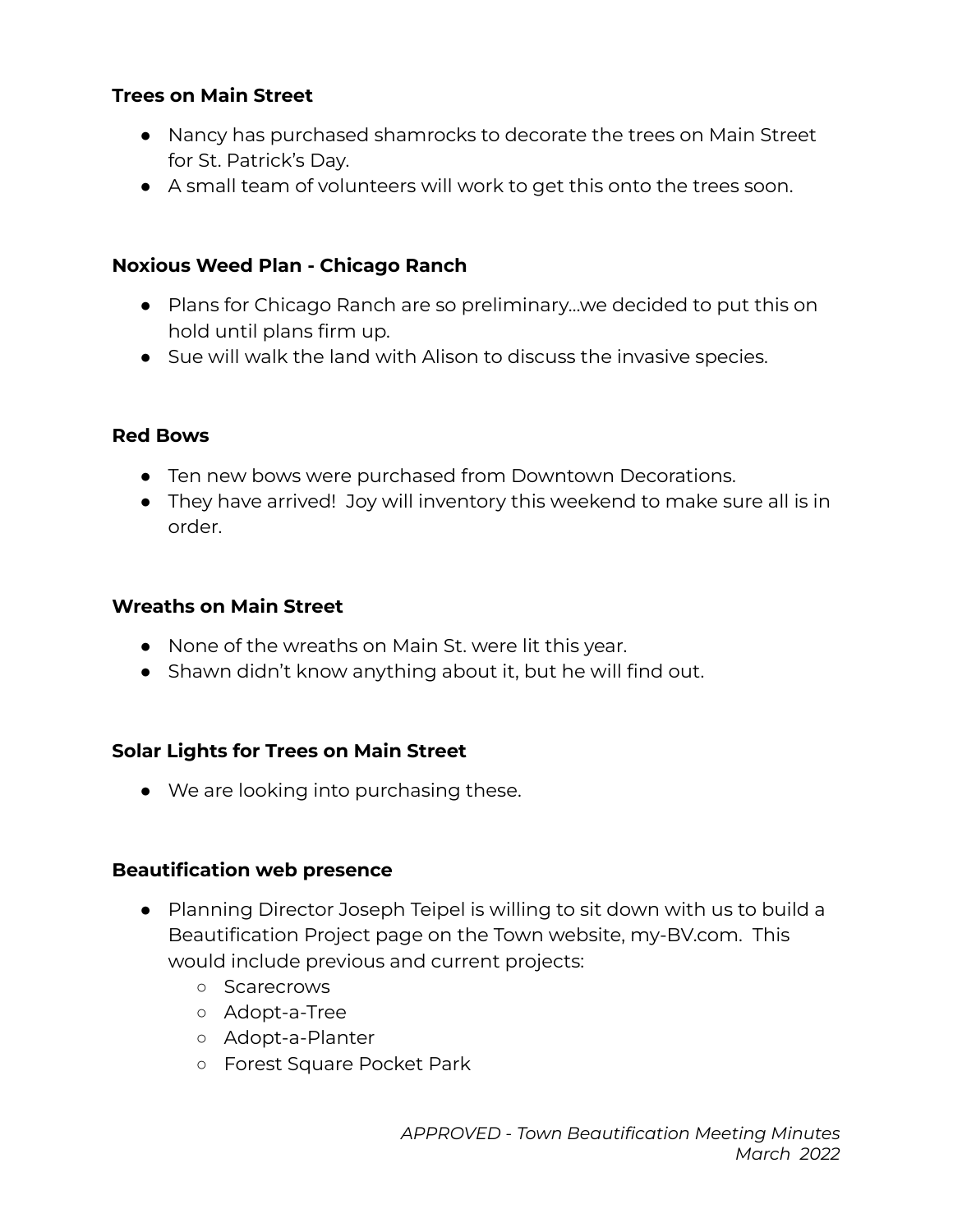- Trash cans
- Benches
- Sculpture
- Banners
- Snowflakes
- Holiday Tree
- Wreaths
- Plantings at Splash Park
- Cleaning up Friendship Garden
- Dog park work
- There could be a second page dedicated to the xeric gardens.

#### **Forest Square Pocket Park**

- This is located at the southwest corner of the park…adjacent to the Montessori school.
- Shawn would like his crew to help with this.

## **Upcoming**

- Banners for East Main
- Dog Park
- Charles Street median/park (2023)

## *NEW BUSINESS*

#### **Town Updates**

- Libby Faye is our new mayor…her term will start in April.
- Town is discussing repainting the water tower in 2022
	- Libby would entertain any of our ideas.
- Paula passed along:
	- Kudos to PW Staff for getting the McPhelemy sign repainted with new logo and paid for in the 2021 Parks budget.